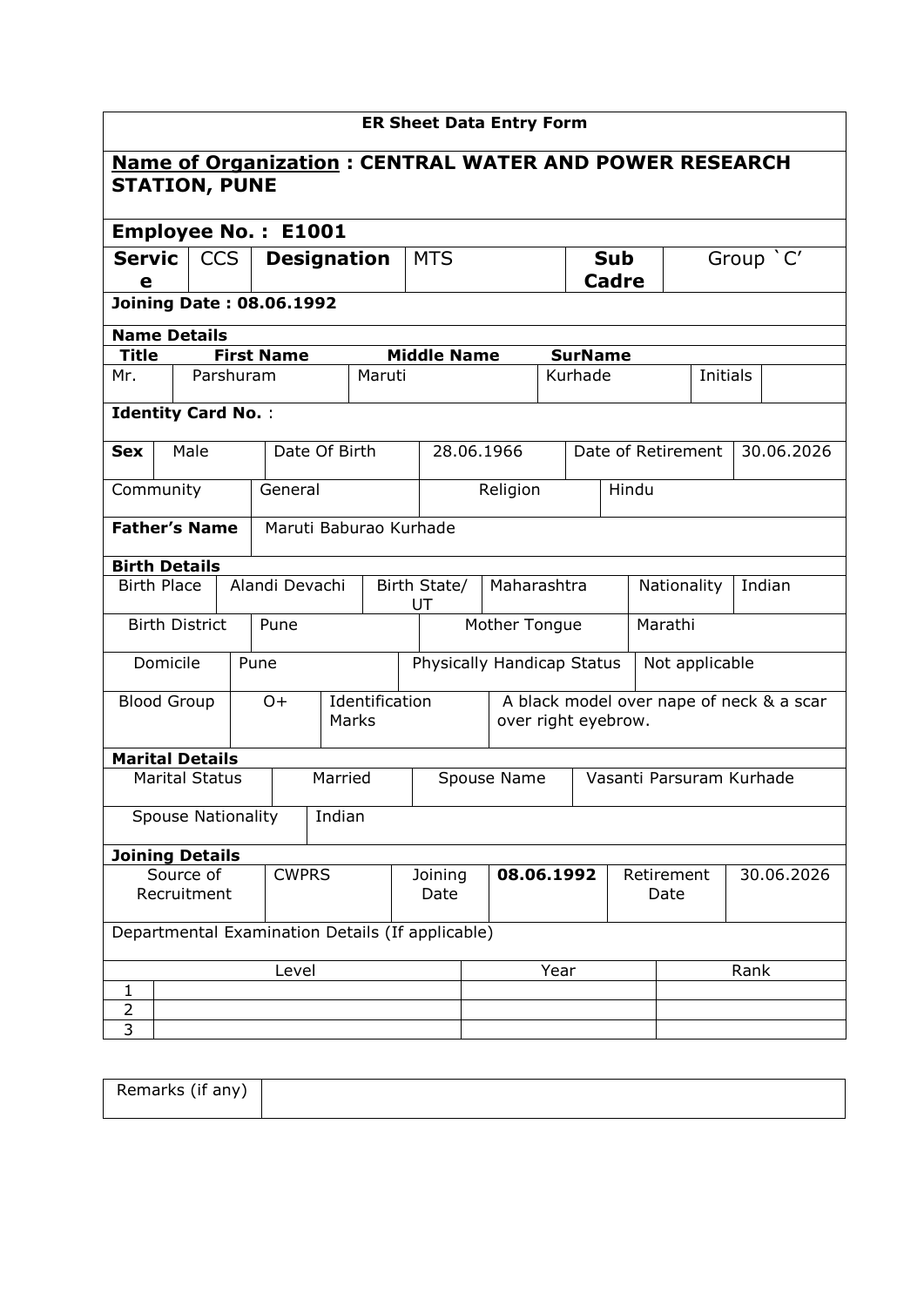| Language known              |                                       |                          |               |       |                      |  |
|-----------------------------|---------------------------------------|--------------------------|---------------|-------|----------------------|--|
|                             |                                       | <b>Read</b>              | <b>Write</b>  |       | <b>Speak</b>         |  |
| Indian Languages 1<br>Known | Marathi                               | Fluent                   | Fluent        |       | Fluent               |  |
| $\overline{2}$              | Hindi                                 | Fluent                   | Fluent        |       | Fluent               |  |
| 3                           |                                       |                          |               |       |                      |  |
| $\overline{4}$              |                                       |                          |               |       |                      |  |
|                             |                                       |                          |               |       |                      |  |
| Foreign Languages 1         | English                               | Limited                  | Limited       |       | Limited              |  |
| $\overline{2}$              |                                       |                          |               |       |                      |  |
|                             | Details of deputation (if applicable) |                          |               |       |                      |  |
| Name of the Office          | Post held at that                     | Name of post             |               |       | Period of deputation |  |
|                             | time in parent office                 |                          | (selected for |       |                      |  |
|                             |                                       | deputation               |               |       |                      |  |
|                             |                                       |                          |               | Since | From                 |  |
|                             |                                       | Not applicable           |               |       |                      |  |
|                             |                                       | Details of Foreign Visit |               |       |                      |  |

|     | <b>PULLATION</b> I DI CIGII VIDIL |               |                |                 |                  |  |  |  |  |  |  |  |  |
|-----|-----------------------------------|---------------|----------------|-----------------|------------------|--|--|--|--|--|--|--|--|
| SI. | Place of Visit                    | Date of visit | Post held at   | Whether it is a | Details of visit |  |  |  |  |  |  |  |  |
| No. |                                   |               | that time      | personal or     |                  |  |  |  |  |  |  |  |  |
|     |                                   |               |                | official visit  |                  |  |  |  |  |  |  |  |  |
|     |                                   |               |                |                 |                  |  |  |  |  |  |  |  |  |
|     |                                   |               | Not applicable |                 |                  |  |  |  |  |  |  |  |  |
|     |                                   |               |                |                 |                  |  |  |  |  |  |  |  |  |

## Transfer/Posting Detail (if applicable)

|                                                         | Period of posting |            |                     |                  |                        |                                                                                                           |  |  |
|---------------------------------------------------------|-------------------|------------|---------------------|------------------|------------------------|-----------------------------------------------------------------------------------------------------------|--|--|
|                                                         |                   |            |                     |                  | From                   |                                                                                                           |  |  |
| Not applicable                                          |                   |            |                     |                  |                        |                                                                                                           |  |  |
|                                                         |                   |            |                     |                  |                        |                                                                                                           |  |  |
|                                                         |                   |            |                     | Specialization 1 |                        |                                                                                                           |  |  |
| 8 <sup>th</sup> Pass                                    |                   |            |                     |                  |                        |                                                                                                           |  |  |
|                                                         | Division          |            |                     |                  | Specialization 2       |                                                                                                           |  |  |
| 1982                                                    |                   |            |                     |                  |                        |                                                                                                           |  |  |
| Institution                                             |                   |            |                     |                  | Country                |                                                                                                           |  |  |
| Dnyaneshwar Vidyalaya<br>High School, Alandi<br>Devachi |                   |            | Alandi, Pune        |                  | India                  |                                                                                                           |  |  |
|                                                         |                   | University | Since<br>Discipline |                  | CGPA/ % Marks<br>Place | Qualification (Use extra photocopy sheets for multi qualifications, experience, training, awards details) |  |  |